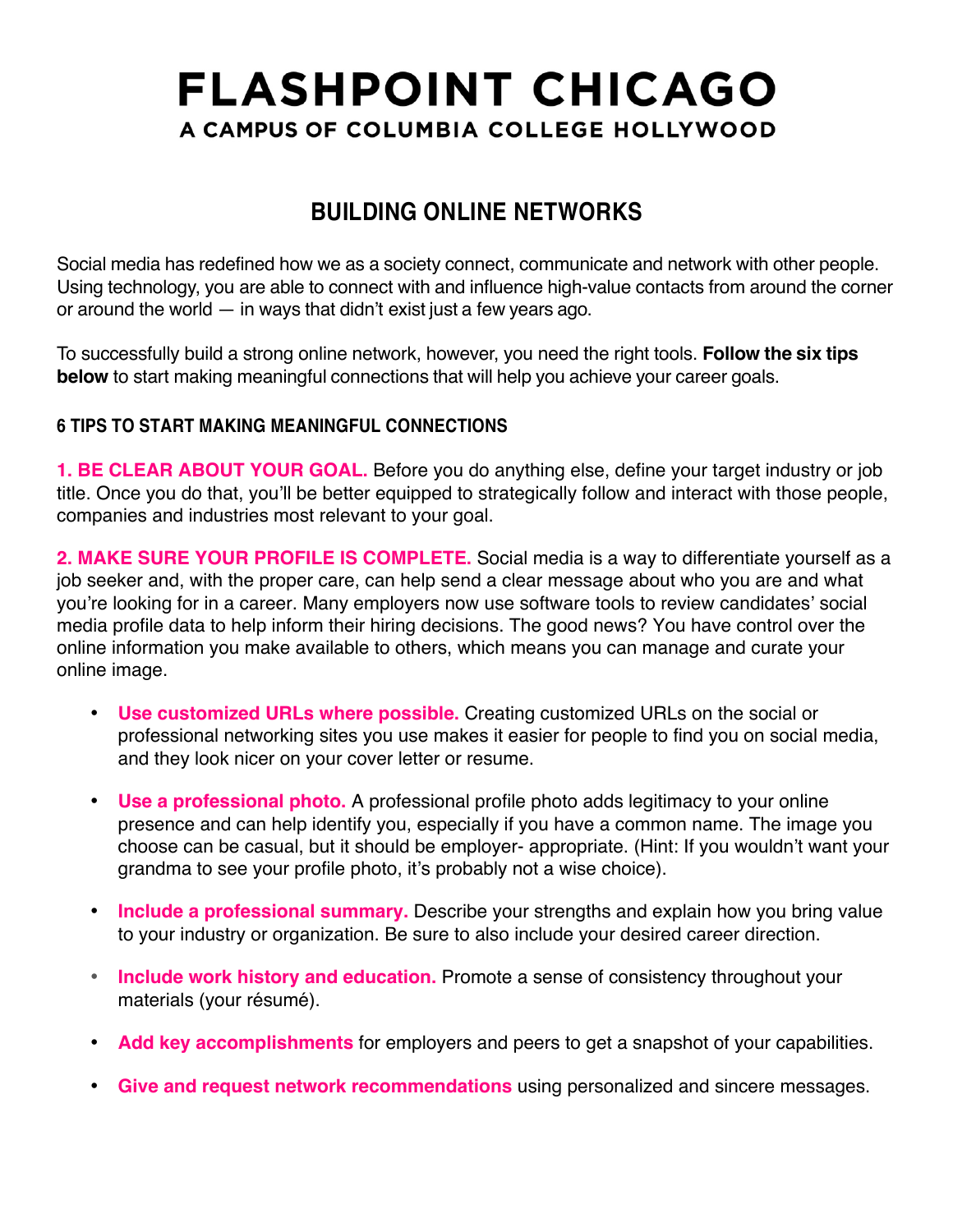**3. UNDERSTAND THE POWER OF KEYWORDS AND LINKS.** Every time an employer or recruiter is looking for new workers, they have a specific need in mind. Know which words to build into your profile, updates and posts to reinforce your employment goals and engage your target network.

**4. SHARE, CONNECT AND NURTURE RELATIONSHIPS.** Many professionals welcome the opportunity to share pearls of wisdom — all you have to do is reach out. Social media can help facilitate such connections.

- **Read group discussion posts and join the conversation.** Acknowledge the author and point out the parts of the discussion with which you agree, as well as on which parts you'd like to get more clarity. Don't hesitate to add your own experiential stories to the discussion.
- **Start discussions.** Drive traffic to your profile by posting blogs and articles from influential sources. Read professional blogs and media outlets and post relevant links with a brief introductory comment such as: "Interesting perspective on \_\_\_\_\_\_\_\_\_." OR "My favorite part was \_\_\_\_\_\_\_\_\_\_\_\_\_\_." OR "My most valuable takeaway from this was \_\_\_\_\_\_\_\_\_\_\_\_\_. "Then, ask your followers what they think about the article.
- **Post questions.** Avoid asking questions specifically about how to find a job or employer. Instead, focus on issues surrounding the challenges of the job. All jobs, at their core, are about anticipating, preventing and solving problems that regularly arise. Questions about improving skills and finding solutions are typically more engaging. For example:

"Hello, I'm a recent Recording Arts graduate from Flashpoint Chicago. I recognize that Sound Design has an important role in advertising. What can we do to anticipate disengaged viewers and take action to get them re-engaged in particular products through sound?"

**5. INTRODUCE YOURSELF.** Connecting like-minded people is a powerful way to enhance your network. Introducing people who can further each other's success will strengthen your business reputation and open the door to new opportunities.

If you're asking someone to make an introduction for you, always make the reason for the connection clear. For example:

> "Sally, I noticed you are connected to George. Would you mind introducing me so I can talk to him about his insights on Digital Marketing field? I recently graduated with a degree in Digital Media, and would love to learn more about his experience in this field and build my network."

If Sally follows through, be sure to take time to thank her and follow up with her on how the meeting with George went.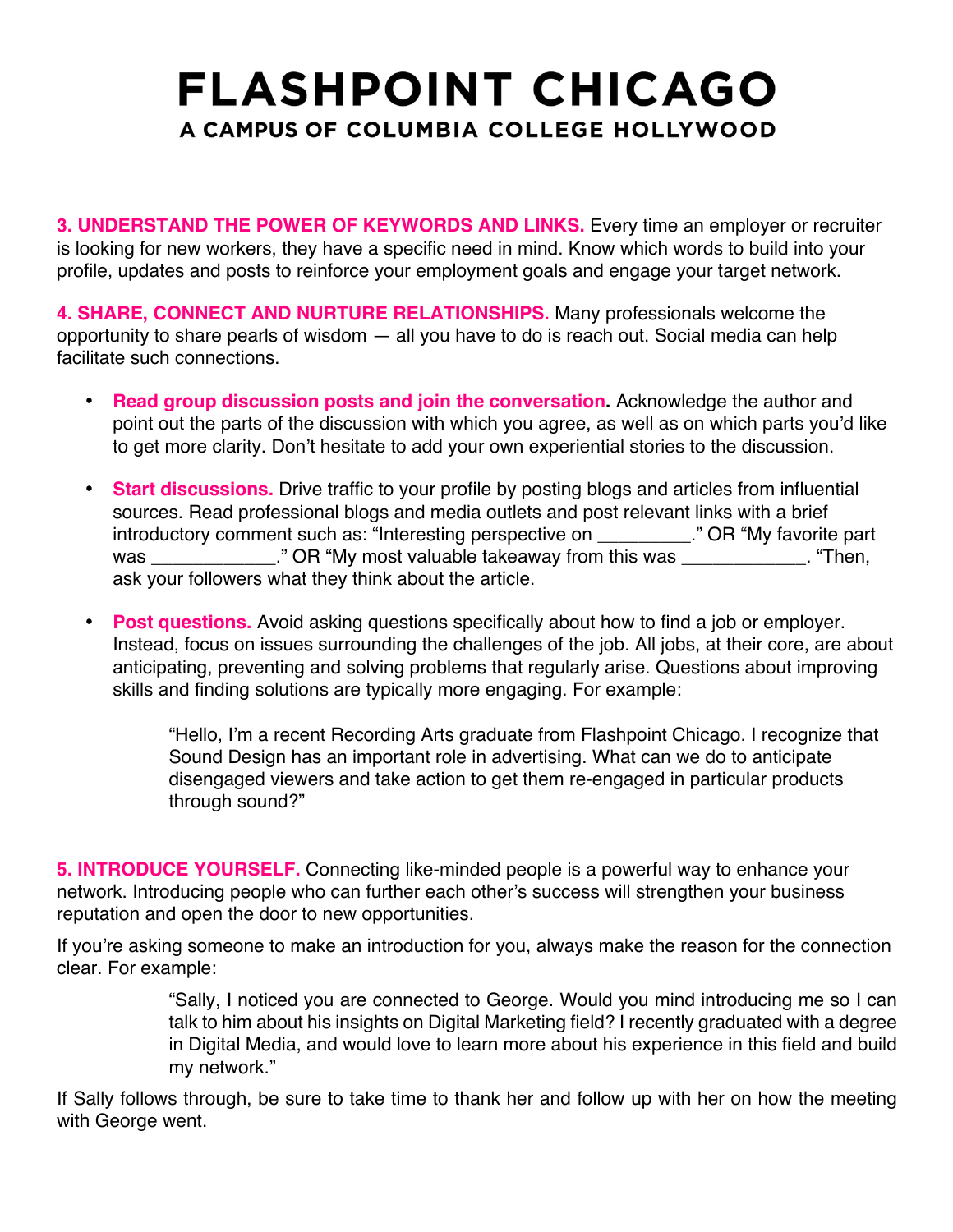**6. BE MEMORABLE.** Thinking creatively and grabbing attention is the only way to differentiate yourself in a world overwhelmed with information. Always keep your objective in mind when you use online tools to communicate. Propose opportunities for follow up, make a clear request, or include a call to action. Ensure your writing is concise, memorable and typo-free. If you do not get an answer to your communication, go back and rethink your approach. You may need to be more creative and clear.

# **BUILD RELATIONSHIPS WITH STATUS UPDATES**

Once you know the clear direction you want to take your career and the value you can bring to your audience, you are in a great position to get the word out. Networking is all about fostering healthy, reciprocal relationships. Use status updates to promote by including people and organizations. By cross-promoting, you are not only getting some publicity for partnerships yourself, you are also contributing to elevating the image of others.

UPDATE YOUR STATUS ON SOCIAL MEDIA WHEN YOU ARE:

- Training and developing yourself professionally.
- Contributing to or collaborating in your industry.
- Volunteering.
- Participating in or attending an event.
- Working as a team member on a school project.

# **SOCIAL MEDIA STATUS UPDATE SAMPLES:**

#### **TRAINING AND DEVELOPMENT:**

• Tonight's presentations on Networking at @CareerServicesWeek helped drive home the message about the importance of nurturing and engaging our networks. Thanks to @SteveSmith, @MarkLawrence, @PaulaKraig, and @GinnaLugatti for moving the conversation forward.

## **CONTRIBUTING AND COLLABORATING:**

• Excited to speak at Young Women's Leadership Network's annual College Bound Initiative Celebration where my classmate @SarahSmith and I will celebrate amazing young women. I look forward to sharing what I've learned over the years. Learn more about this empowering education program for low-income youth and see how you can get inspired or involved: http://www.ywln.org/